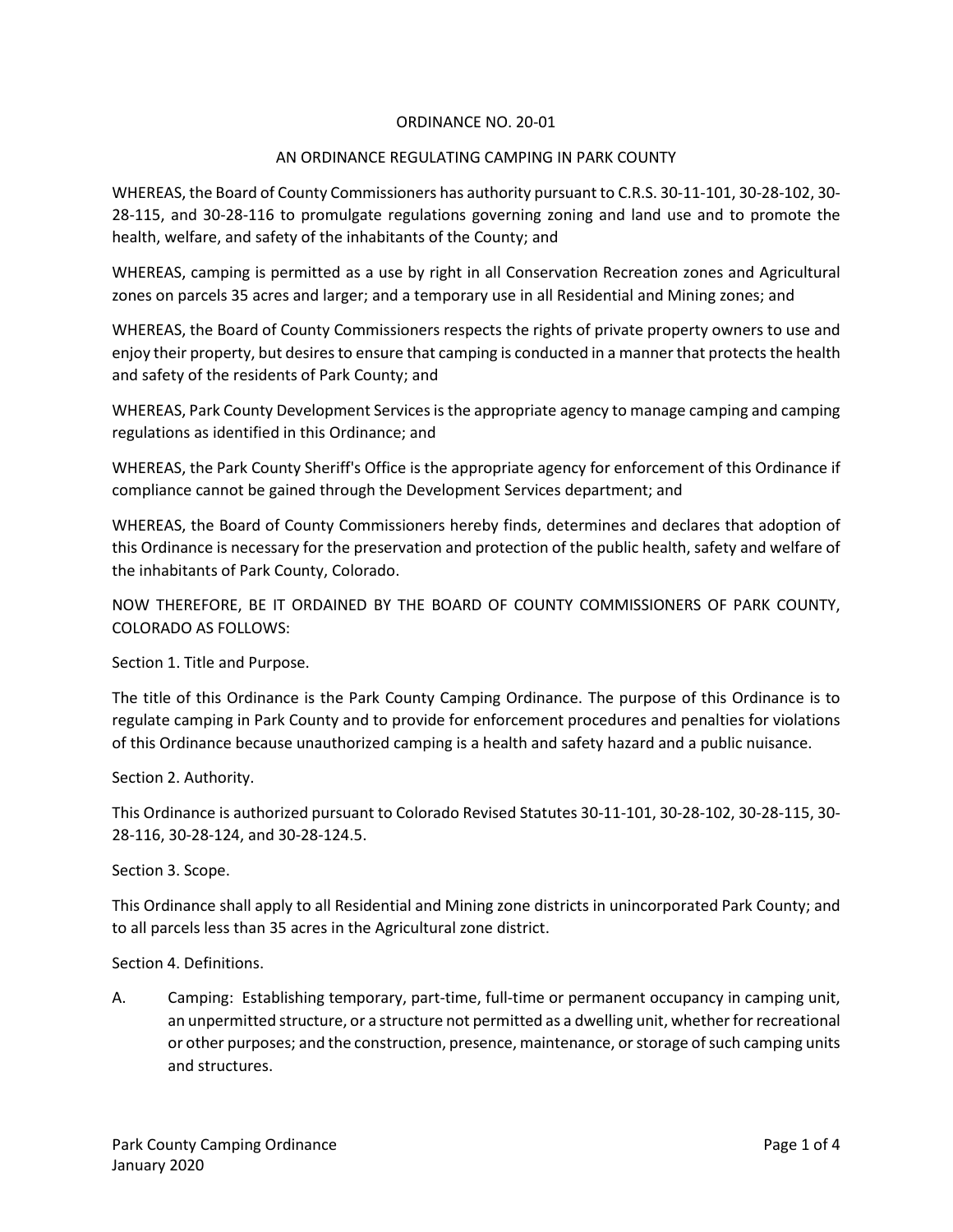B. Camping unit: Any structure that is being or may be used for camping and associated activities, including recreational or other vehicles, motor homes, campers, trailers, fences, tents, storage containers, sheds, and similar buildings; and storage of camping equipment or supplies.

Section 5. Regulations and Restrictions Pertaining to Camping in Unincorporated Park County.

- A. Camping on Vacant Property. Camping on any vacant property, including but not limited to a vacant lot, parcel, tract or mining claim, is permitted only when the following requirements are met.
	- 1. No more than two camping units per lot, parcel, tract, or mining claim are allowed.
	- 2. Recreational and other vehicles, camp trailers, and 5th wheels must have current registration and be in an operable, road-worthy condition.
	- 3. Trash must be managed on-site, and removed from the site regularly during camping and upon completion of camping.
	- 4. The lot, parcel, tract, or mining claim on which camping occurs must be maintained in a safe, clean and sanitary manner, and must not be a nuisance or create adverse impacts to surrounding property, land or land uses.
	- 5. The property access (driveway) must be permitted and final approval granted by Park County. The property address must be visible from the road.
	- 6. Compliance with all minimum setbacks for the zone district must be met.
	- 7. Sewage must be disposed of at an off-site facility approved by the Park County Environmental & Code Compliance department or State of Colorado, and a dump receipt must be provided upon request; or by means of proper connection to a permitted and properly installed on-site wastewater disposal system. Failure to provide dump receipts upon request may result in revocation of an existing camping permit, or denial of future camping permits.
	- 8. Camping on vacant land by persons other than the property owner and/or their invited, nonpaying guests is prohibited. All camping by persons other than the property owner must have written proof of permission of the property owner.
- B. Camping Permit
	- 1. A camping permit is not required for camping on vacant property for up to fourteen (14) cumulative daysin a calendar year. Storage of camping units on vacant property is considered camping, and is included in the 14-day limit.
	- 2. Property owners may be granted a permit to camp for up to ninety (90) consecutive days in a calendar year.
	- 3. Camping permits must be obtained from the Park County Development Services department. A camping permit must include a narrative detailing the duration of the camping, written permission from the property owner if the camper is not the property owner, the property address, the method for obtaining potable water supply, wastewater treatment, and trash removal.
	- 4. A camping permit is not required for approved temporary construction dwellings associated with active, permitted construction.
	- 5. Property owners with adjacent parcels cannot relocate to other parcels to circumvent the time limitations described above.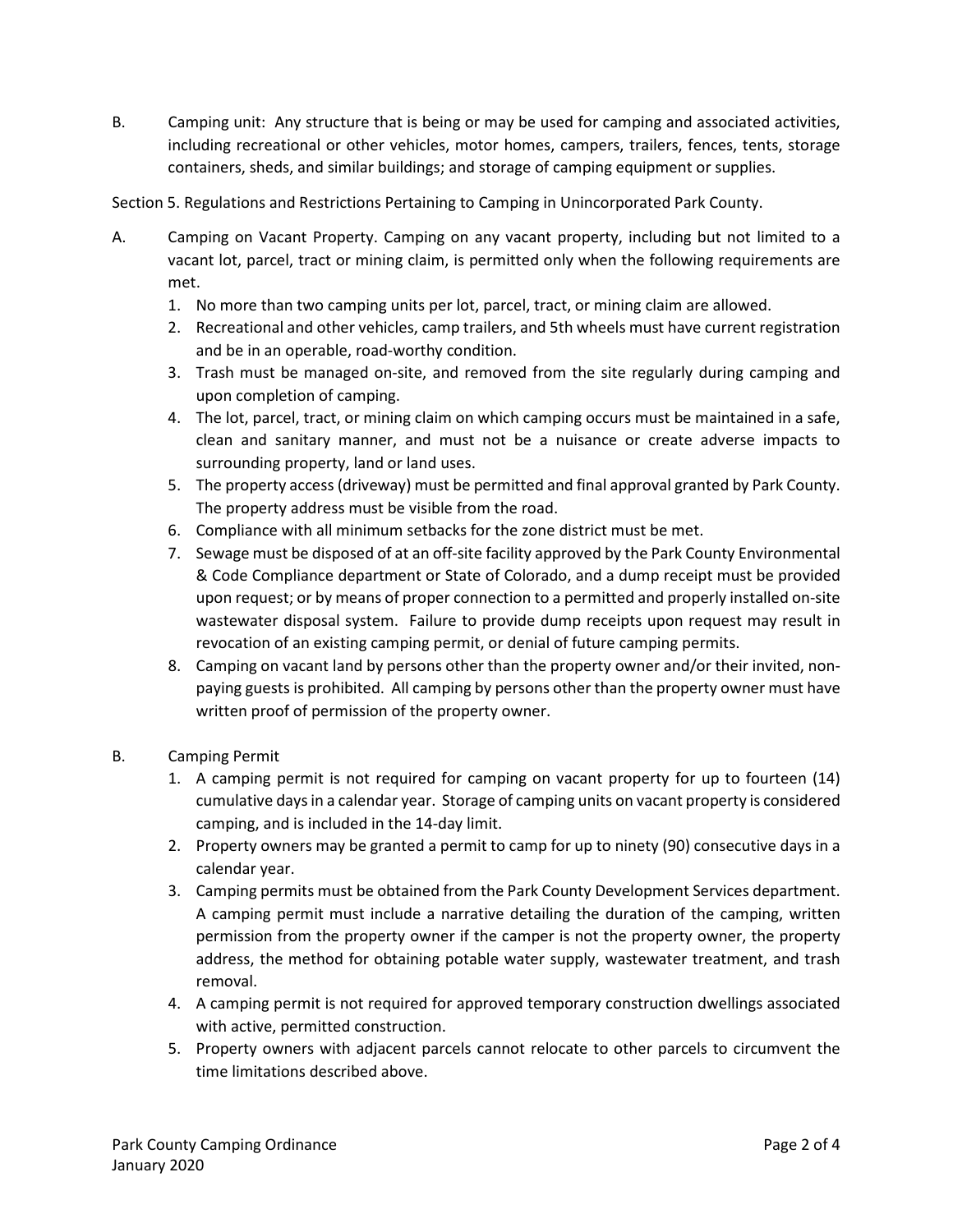- 6. By applying for a camping permit, the applicant(s)/owner(s) authorizes the County to access the parcel(s) to verify compliance.
- 7. Camping permits shall be posted and visible from the access point at all times.
- C. Camping on Improved Properties. Camping on a lot, parcel, tract or mining claim in the Residential and Mining zones, or on Agricultural parcels less than 35 acres, is allowed without a camping permit only when the following requirements are met.
	- 1. Property owners who have improved their property to include a permanent residence with a permanent water supply and wastewater treatment system will be permitted to allow nonpaying guests and family members to camp on their property as long as there is no commercial activity associated with the camping.
	- 2. Camping on improved property will be limited to ninety (90) consecutive days during any six (6) month period. Storage of camping units on improved lots is not included in the camping time restriction.

Section 6. Authorized Enforcement Personnel. The following County officers and officials are authorized to enforce this Ordinance:

- 1. Park County Development Services personnel,
- 2. Park County Sheriff's Office personnel, and
- 3. Any other person designated by the Board of County Commissioners of Park County.

Section 7. Violations and Penalties

- 1. Any violation of this Ordinance may be separately, concurrently or together enforced through this Ordinance and the Land Use Regulations.
- 2. Each day of a violation of this Ordinance shall be a separate violation. Each camping unit in violation of this Ordinance shall be a separate violation.
- 3. Persons conducting camping-related activities and the owner of the parcel on which camping is being conducted are equally liable for the penalties established herein.
- 4. In addition to any other penalties that may be legally imposed, any person, individual, firm, corporation, partnership, or other entity violating any zoning provisions of these Regulations is subject to the imposition, by order of the County Court, of civil penalties provided and set forth in Sections 30-28-124 and 30-28-124.5 of the Colorado Revised Statutes.
- 5. Violation of any provision of this Ordinance shall be a Class 2 petty offense and upon conviction or admission of guilt, shall be punishable as follows:
	- a. For the first violation, a fine of not less than \$150.00.
	- b. For the second offense by the same person and/or property owner, the person shall be assessed a fine of not less than \$500.00.
	- c. For a third or any subsequent offense thereafter by the same person and/or property owner, the person and/or property owner shall be punished by a fine of not less than \$1,000.00 for each separate offense.
	- d. Violations of this Ordinance may also be enforced through the penalty assessment procedure pursuant to C.R.S. section 16-2-201, as the same may be from time to time amended, requiring the defendant to appear at the place, time and date specified or, in lieu thereof, to pay the specified fine in person or by mail at the place and within the time